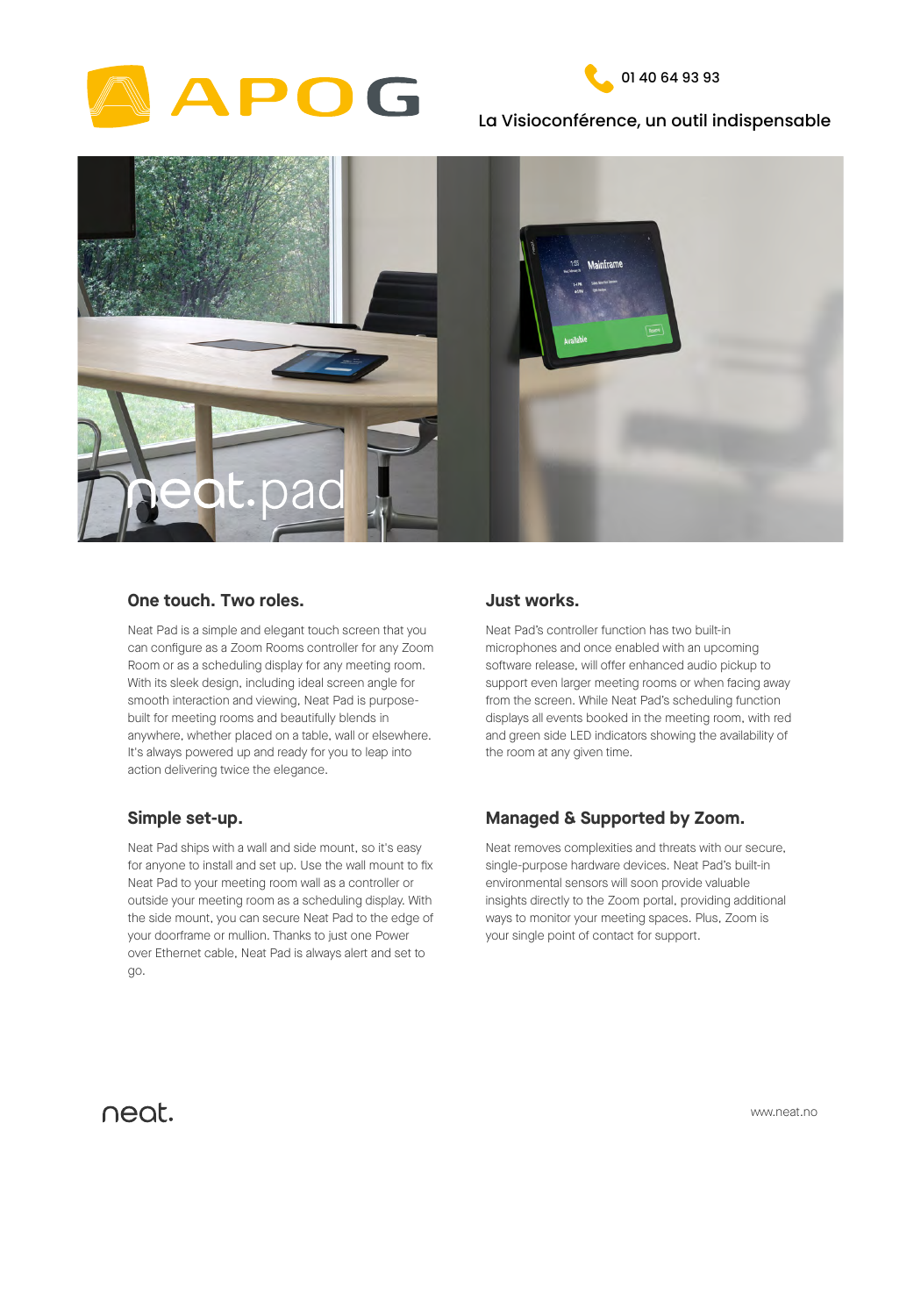



# La Visioconférence, un outil indispensable

Thanks to Neat Sense, Neat devices enable companies to offer significant health benefits to their employees, which in today's new normal of having to take everincreasing protective measures against COVID-19 can be a huge relief. Neat Sense helps you control and monitor air quality, humidity (healthy indoor humidity levels are between 30-50%. Flu viruses can spread quickly due to poor indoor humidity), CO2 and organic chemical levels in the room – scents, odors, etc. Also, whether or not there are people in a room and if so, how many. That way, you can be sure of maintaining safe social distancing at all times.









|  |  | 10:30 10:30 11:30 11:01 12:00 14:00 15:00 19:00 17:03 18:00 |  |  |  |  |  |  |  | 8/08 10:00 11:00 12:00 13:00 14:00 15:00 16:00 17:00 18:00 |  |
|--|--|-------------------------------------------------------------|--|--|--|--|--|--|--|------------------------------------------------------------|--|

## **Safer meeting rooms.**